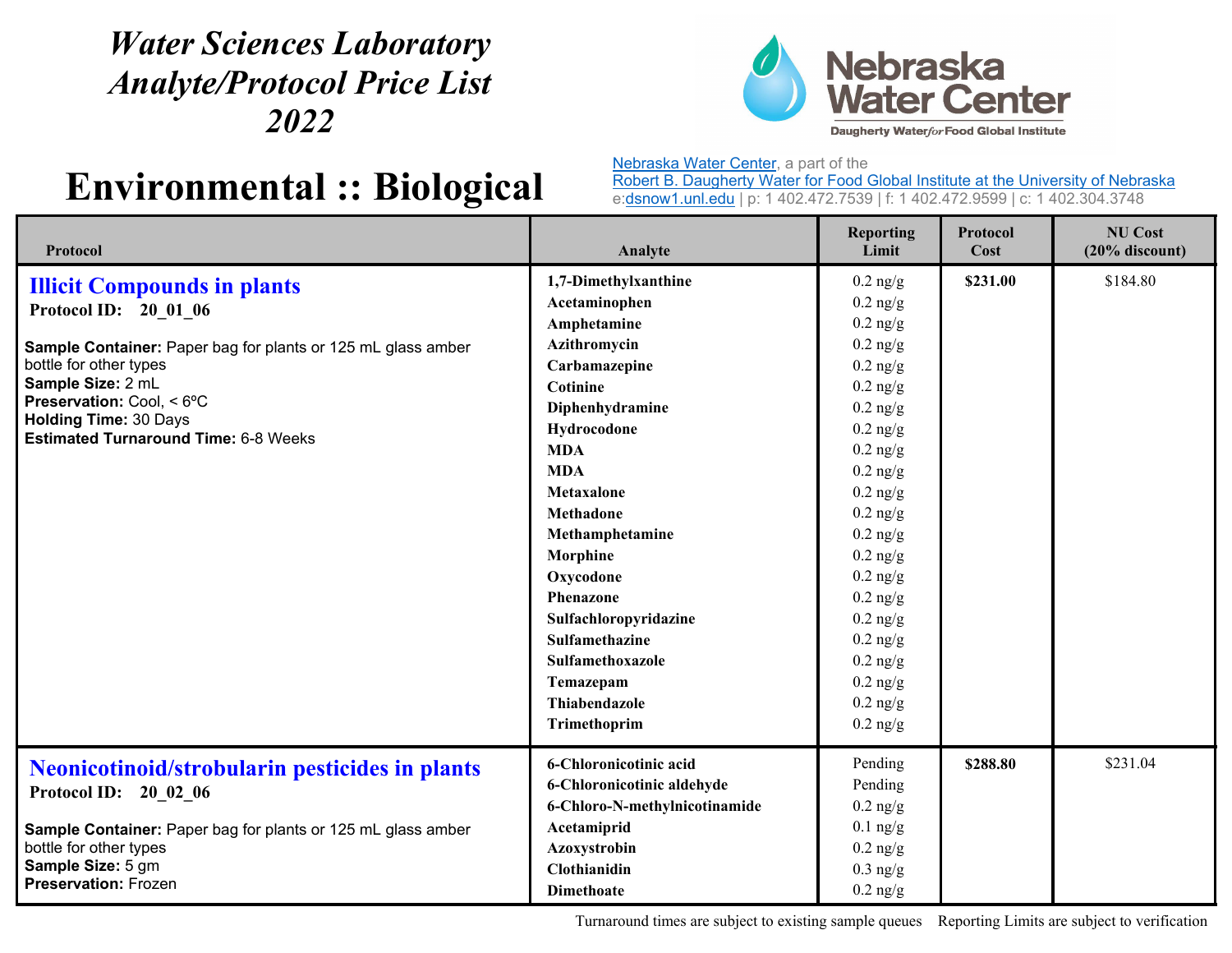| Protocol                                                                                                                                                                                                                                                                                                                                   | Analyte                                                                                                                                                                                                                                                                                                   | <b>Reporting</b><br>Limit                                                                                                                                                                                        | Protocol<br>Cost | <b>NU Cost</b><br>$(20%$ discount) |
|--------------------------------------------------------------------------------------------------------------------------------------------------------------------------------------------------------------------------------------------------------------------------------------------------------------------------------------------|-----------------------------------------------------------------------------------------------------------------------------------------------------------------------------------------------------------------------------------------------------------------------------------------------------------|------------------------------------------------------------------------------------------------------------------------------------------------------------------------------------------------------------------|------------------|------------------------------------|
| <b>Holding Time: 60 Days</b><br><b>Estimated Turnaround Time: 6-8 Weeks</b><br><b>Reference:</b><br>Magalhaes, L. C.; Hunt, T. E.; Siegfried, B. D. (2009), "Efficacy of<br>Neonicotinoid Seed Treatments to Reduce Soybean Aphid<br>Populations Under Field and Controlled Conditions in Nebraska", J.<br>Econ. Entomol. 102(1), 187-195. | <b>Dinotefuran</b><br>Imidacloprid<br>Imidacloprid desnitro<br>Imidacloprid olefin<br>Imidacloprid urea<br>Indoxacarb<br>Metalaxyl<br>Picoxystrobin<br>Pyraclostrobin<br>Sulfoxaflor<br>Thiacloprid<br>Thiamethoxam<br>Thiamethoxam urea                                                                  | $0.2$ ng/g<br>$0.09$ ng/g<br>Pending<br>Pending<br>Pending<br>$0.5$ ng/g<br>$0.2$ ng/g<br>$0.2$ ng/g<br>$0.03$ ng/g<br>$0.2$ ng/g<br>$0.1$ ng/g<br>$0.10$ ng/g<br>$0.3$ ng/g                                     |                  |                                    |
| <b>Perfluoronated acids (PFAS) in plants</b><br>Protocol ID: 20 08 06                                                                                                                                                                                                                                                                      | Trifloxystrobin<br>11Cl-PF3OUdS<br>9Cl-PF3ONS<br><b>ADONA</b><br><b>HFPO-DA</b><br><b>NEtFOSAA</b><br><b>NMeFOSAA</b><br><b>PFBS</b><br><b>PFDA</b><br><b>PFDoA</b><br><b>PFHpA</b><br><b>PFHxA</b><br><b>PFHxS</b><br><b>PFNA</b><br><b>PFOA</b><br><b>PFOS</b><br><b>PFTA</b><br><b>PFTrDA</b><br>PFUnA | $0.2$ ng/g<br>Pending<br>Pending<br>Pending<br>Pending<br>Pending<br>Pending<br>Pending<br>Pending<br>Pending<br>Pending<br>Pending<br>Pending<br>Pending<br>Pending<br>Pending<br>Pending<br>Pending<br>Pending | \$288.80         | \$231.04                           |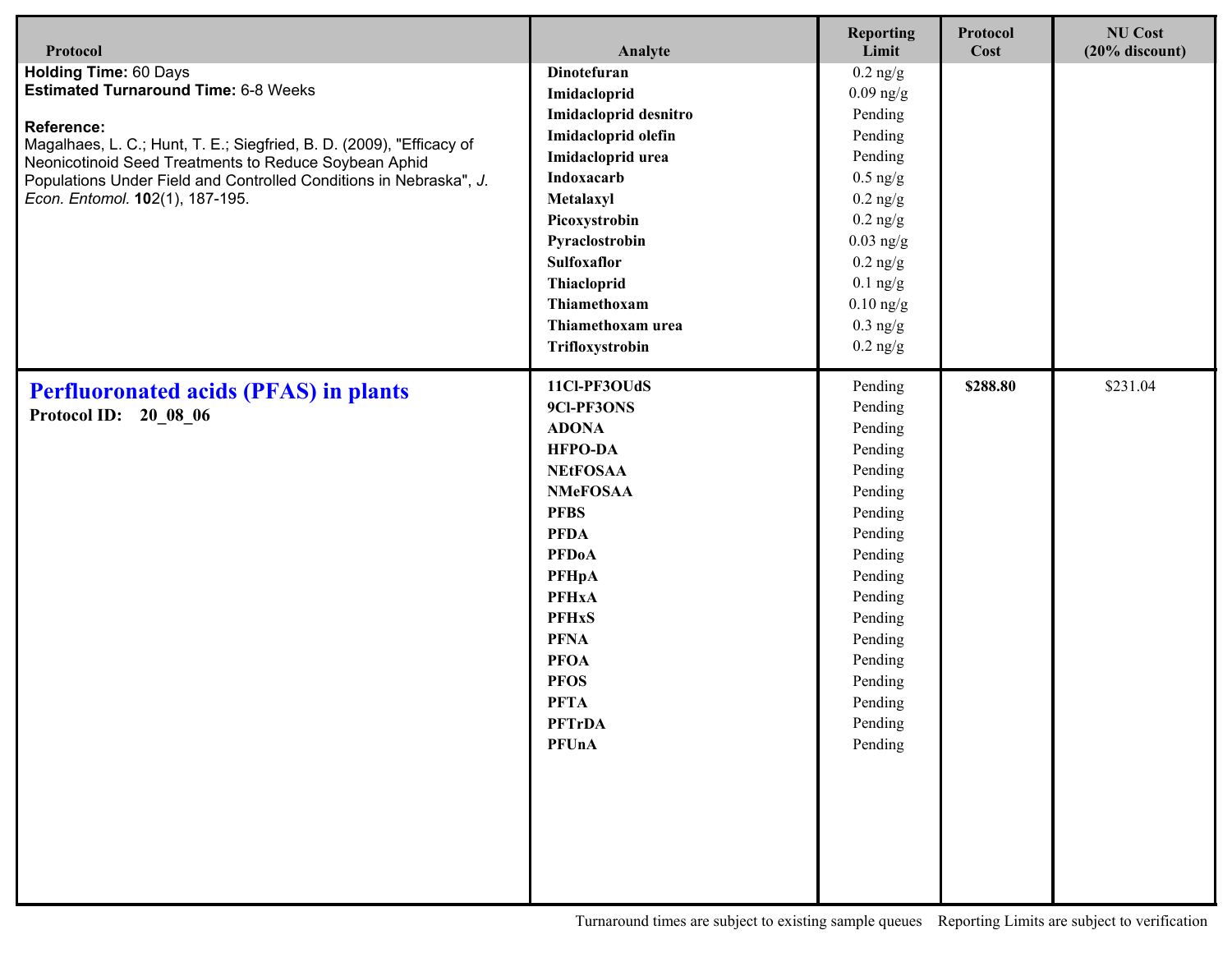| Protocol                                                                                                                                                                                                                                                                                                                                                                                           | Analyte                                                                                                                                                                                                                                                                                                  | <b>Reporting</b><br>Limit                                                                                                                                                                          | Protocol<br>Cost | <b>NU Cost</b><br>$(20%$ discount) |
|----------------------------------------------------------------------------------------------------------------------------------------------------------------------------------------------------------------------------------------------------------------------------------------------------------------------------------------------------------------------------------------------------|----------------------------------------------------------------------------------------------------------------------------------------------------------------------------------------------------------------------------------------------------------------------------------------------------------|----------------------------------------------------------------------------------------------------------------------------------------------------------------------------------------------------|------------------|------------------------------------|
| <b>Sulfate conjugates of selected steroids in</b><br>serum.<br>Protocol ID: 20 10 14<br><b>Sample Container: Pending</b><br><b>Sample Size: Pending</b><br><b>Preservation: Frozen</b><br><b>Holding Time: 30 Days</b><br><b>Estimated Turnaround Time: 2-3 Weeks</b>                                                                                                                              | <b>Estradiol sulfate</b><br>Pregnenolone sulfate<br><b>Testosterone glucuronide</b><br><b>Testosterone sulfate</b>                                                                                                                                                                                       | $8 \mu g/L$<br>$18 \mu g/L$<br>$2 \mu g/L$<br>$10 \mu g/L$                                                                                                                                         | \$231.00         | \$184.80                           |
| <b>Sulfate conjugates of selected steroids in</b><br>urine.<br>Protocol ID: 20 10 15<br><b>Sample Container: Pending</b><br><b>Sample Size: Pending</b><br><b>Preservation: Frozen</b><br><b>Holding Time: 30 Days</b><br><b>Estimated Turnaround Time: 2-3 Weeks</b>                                                                                                                              | <b>Estradiol sulfate</b><br>Pregnenolone sulfate<br><b>Testosterone glucuronide</b><br><b>Testosterone sulfate</b>                                                                                                                                                                                       | $8 \mu g/L$<br>$18 \mu g/L$<br>$2 \mu g/L$<br>$10 \mu g/L$                                                                                                                                         | \$231.00         | \$184.80                           |
| <b>EPA 1694 Group 1 in plants (human usage)</b><br>Protocol ID: 20 11 06<br><b>Sample Container: Pending</b><br>Sample Size: Pending<br><b>Preservation: Frozen</b><br><b>Holding Time: 60 Days</b><br><b>Estimated Turnaround Time: 6-8 Weeks</b><br><b>Reference:</b><br>(2007), "EPA 1694 Pharmaceuticals and Personal Care Products in<br>Water, Soil, Sediment, and Biosolids by HPLC/MS/MS". | 1,7-Dimethylxanthine<br>Acetaminophen<br><b>Ampicillin</b><br>Azithromycin<br><b>Caffeine</b><br>Carbamazepine<br>Cefotaxime<br>Ciprofloxacin<br>Clarithromycin<br>Clinafloxacin<br>Cloxcillin<br>Codeine<br>Cotinine<br>Danofloxacin<br>Dehydronifedipine<br>Digoxigenin<br>Digoxin<br><b>Diltiazem</b> | Pending<br>Pending<br>Pending<br>Pending<br>Pending<br>Pending<br>Pending<br>Pending<br>Pending<br>Pending<br>Pending<br>Pending<br>Pending<br>Pending<br>Pending<br>Pending<br>Pending<br>Pending | \$283.50         | \$226.80                           |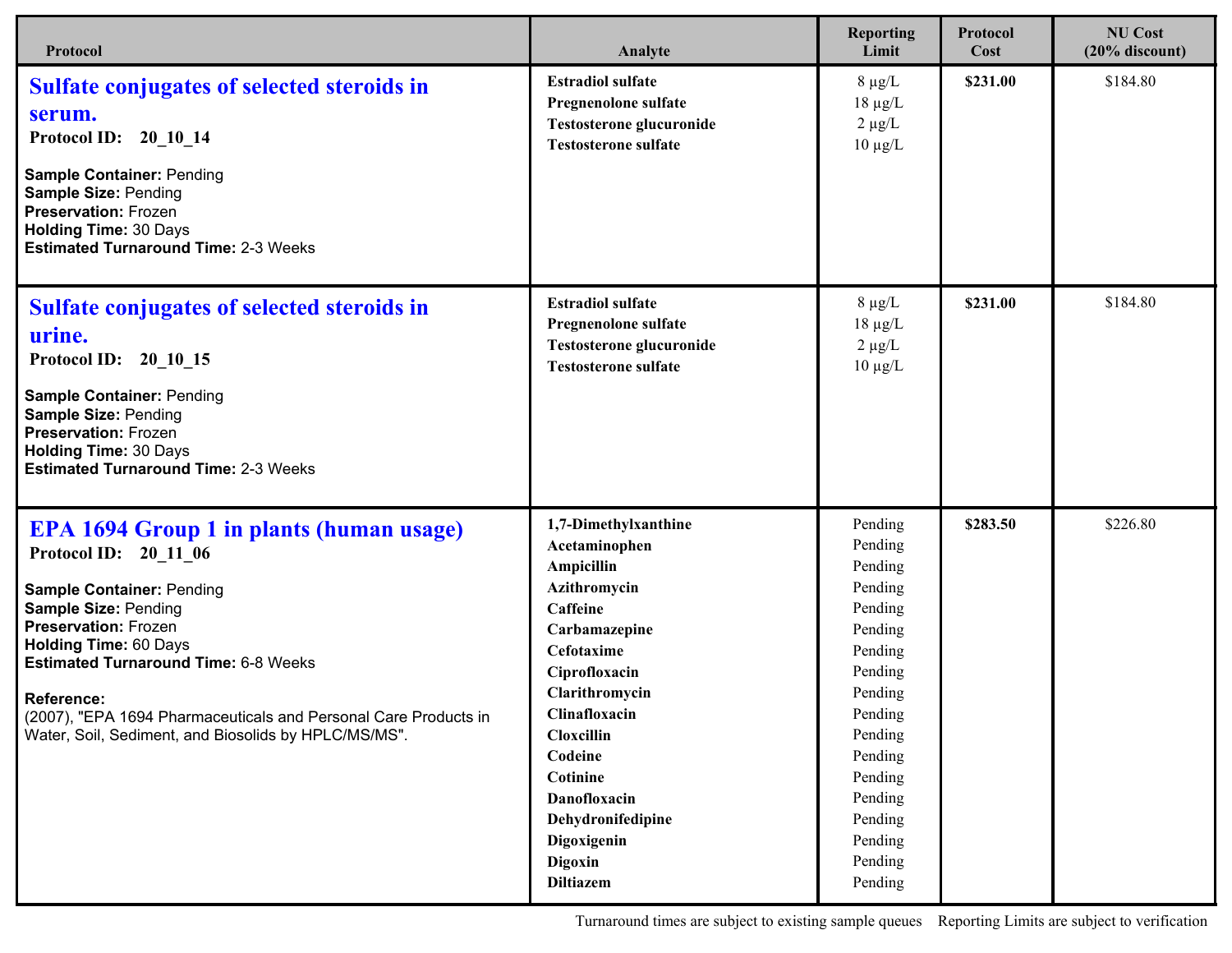| Protocol                                                                    | Analyte              | <b>Reporting</b><br>Limit | Protocol<br>Cost | <b>NU Cost</b><br>$(20%$ discount) |
|-----------------------------------------------------------------------------|----------------------|---------------------------|------------------|------------------------------------|
|                                                                             | Diphenhydramine      | Pending                   |                  |                                    |
|                                                                             | Enrofloxacin         | Pending                   |                  |                                    |
|                                                                             | Erythromycin         | Pending                   |                  |                                    |
|                                                                             | Flumequine           | Pending                   |                  |                                    |
|                                                                             | Fluoxetine           | Pending                   |                  |                                    |
|                                                                             | Lincomycin           | Pending                   |                  |                                    |
|                                                                             | Lomefloxicin         | Pending                   |                  |                                    |
|                                                                             | Miconazole           | Pending                   |                  |                                    |
|                                                                             | Norfloxacin          | Pending                   |                  |                                    |
|                                                                             | Norgestimate         | Pending                   |                  |                                    |
|                                                                             | Ofloxacin            | Pending                   |                  |                                    |
|                                                                             | Ormetoprim           | Pending                   |                  |                                    |
|                                                                             | Oxacillin            | Pending                   |                  |                                    |
|                                                                             | <b>Penicillin G</b>  | Pending                   |                  |                                    |
|                                                                             | <b>Penicillin V</b>  | Pending                   |                  |                                    |
|                                                                             | <b>Penillic Acid</b> | Pending                   |                  |                                    |
|                                                                             | <b>Phenazone</b>     | Pending                   |                  |                                    |
|                                                                             | Roxithromycin        | Pending                   |                  |                                    |
|                                                                             | Sarafloxacin         | Pending                   |                  |                                    |
|                                                                             | <b>Sucralose</b>     | Pending                   |                  |                                    |
|                                                                             | Sulfachlorpyridazine | Pending                   |                  |                                    |
|                                                                             | <b>Sulfadiazine</b>  | Pending                   |                  |                                    |
|                                                                             | Sulfadimethoxine     | Pending                   |                  |                                    |
|                                                                             | Sulfamerazine        | Pending                   |                  |                                    |
|                                                                             | Sulfamethazine       | Pending                   |                  |                                    |
|                                                                             | Sulfamethiazole      | Pending                   |                  |                                    |
|                                                                             | Sulfamethoxazole     | Pending                   |                  |                                    |
|                                                                             | Sulfanilamide        | Pending                   |                  |                                    |
|                                                                             | Sulfathiazole        | Pending                   |                  |                                    |
|                                                                             | Thiabendazole        | Pending                   |                  |                                    |
|                                                                             | Trimethoprim         | Pending                   |                  |                                    |
| <b>EPA 1694 Group 1 in plants (vet usage)</b>                               | Ampicillin           | Pending                   | \$283.50         | \$226.80                           |
| Protocol ID: 20 21 06                                                       | Azithromycin         | Pending                   |                  |                                    |
|                                                                             | Carbadox             | Pending                   |                  |                                    |
| <b>Sample Container: Pending</b>                                            | Cefotaxime           | Pending                   |                  |                                    |
| Sample Size: Pending                                                        | Ceftiofur            | Pending                   |                  |                                    |
| <b>Preservation: Frozen</b>                                                 | Ciprofloxacin        | Pending                   |                  |                                    |
| <b>Holding Time: 60 Days</b><br><b>Estimated Turnaround Time: 6-8 Weeks</b> | Clarithromycin       | Pending                   |                  |                                    |

Turnaround times are subject to existing sample queues Reporting Limits are subject to verification